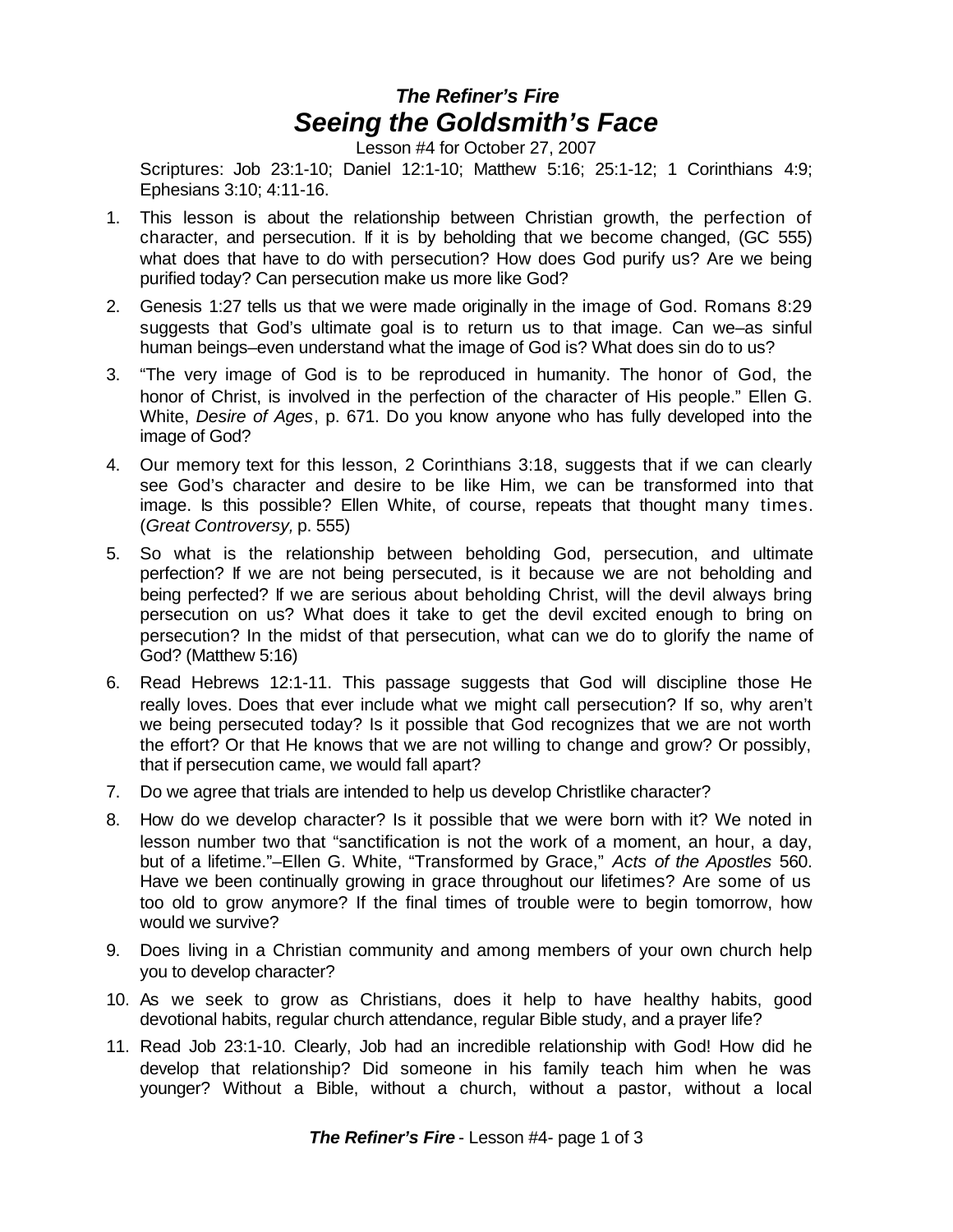community of believers, how did he maintain that relationship? Did his wife help?

- 12. Would the story of Job have turned out differently if Job knew in advance the information in Job 1 & 2? Would it have been easier for Job? Will it be easier for us?
- 13. What is it about persecution that scares you? Are you worried about losing a relationship? About being physically tormented? What do trials do to us? What did Job's experience do to/for him? We talk about gold being purified in the fire. How does that apply to human beings? Do you have to have "gold" in your character before it can be purified?
- 14. Read the following statements from Ellen White.

1) "God gives the talents, the powers of the mind; we form the character."–Ellen G. White, "Talents," *Christ's Object Lessons*, p. 331.

2) "The prophets and apostles did not perfect Christian character by a miracle. They used the means which God had placed within their reach; and all who will put forth the same effort will secure the same results."–Ellen G. White, *Reflecting Christ*, p. 97

- 3) Happiness is the result of holiness, and conformity to the will of God. **Those who would be saints in heaven, must first be saints upon the earth; for when we leave this earth, we shall take our character with us, and this will be simply taking with us some of the elements of heaven imparted to us through the righteousness of Christ**. . . . {*Review and Herald*, Aug. 19, 1890; *RC* 303.6; *3SM* 191.1; compare *Letter 18b, 1891; Adventist Home*, p. 16.2; *2MCP* 620.2; *SD* 112.7; *LDE* 295; *Heaven* 90.1.
- 4) Every provision has been made that we may be so conformed to the divine character that Christ can take us to live with Him in heaven. Exceeding great and precious promises have been made to us, but they are fulfilled to us only as we gain a knowledge of God. This knowledge is given to those who become partakers of the divine nature. **Those who are saved must in this life gain a fitness to dwell with the royal family in the courts of heaven.** {*ST*, November 30, 1904 par. 7}

How many saints do you know? How many saints do you think Ellen White knew? Was it easier to be a saint in her day?

- 15. Notice the following: "A noble character is earned by individual effort through the merits and grace of Christ." But, there will be "...hard, stern battles with self. Conflict after conflict must be waged against hereditary tendencies."–Ellen G. White, *Christ's Object Lessons*, p. 331. How many of us are waging hard, stern battles with self? How many of our battles are not against hereditary tendencies but against acquired tendencies or habits of sin? (James 1:13-15)
- 16. In one of the last parables which Jesus spoke to His disciples in Matthew 25:1-12, we learn about the 10 young women. Five of them had extra oil and five did not. What is the "oil"? It has often been suggested that the oil represents the Holy Spirit.

In the parable, the foolish virgins are represented as begging for oil, and failing to receive it at their request. This is symbolic of those who have not prepared themselves by developing a character to stand in a time of crisis.–Ellen G. White, *The Youth's Instructor*, Jan. 16, 1896.

So which is it? How can we have more character and more of the Holy Spirit? Does